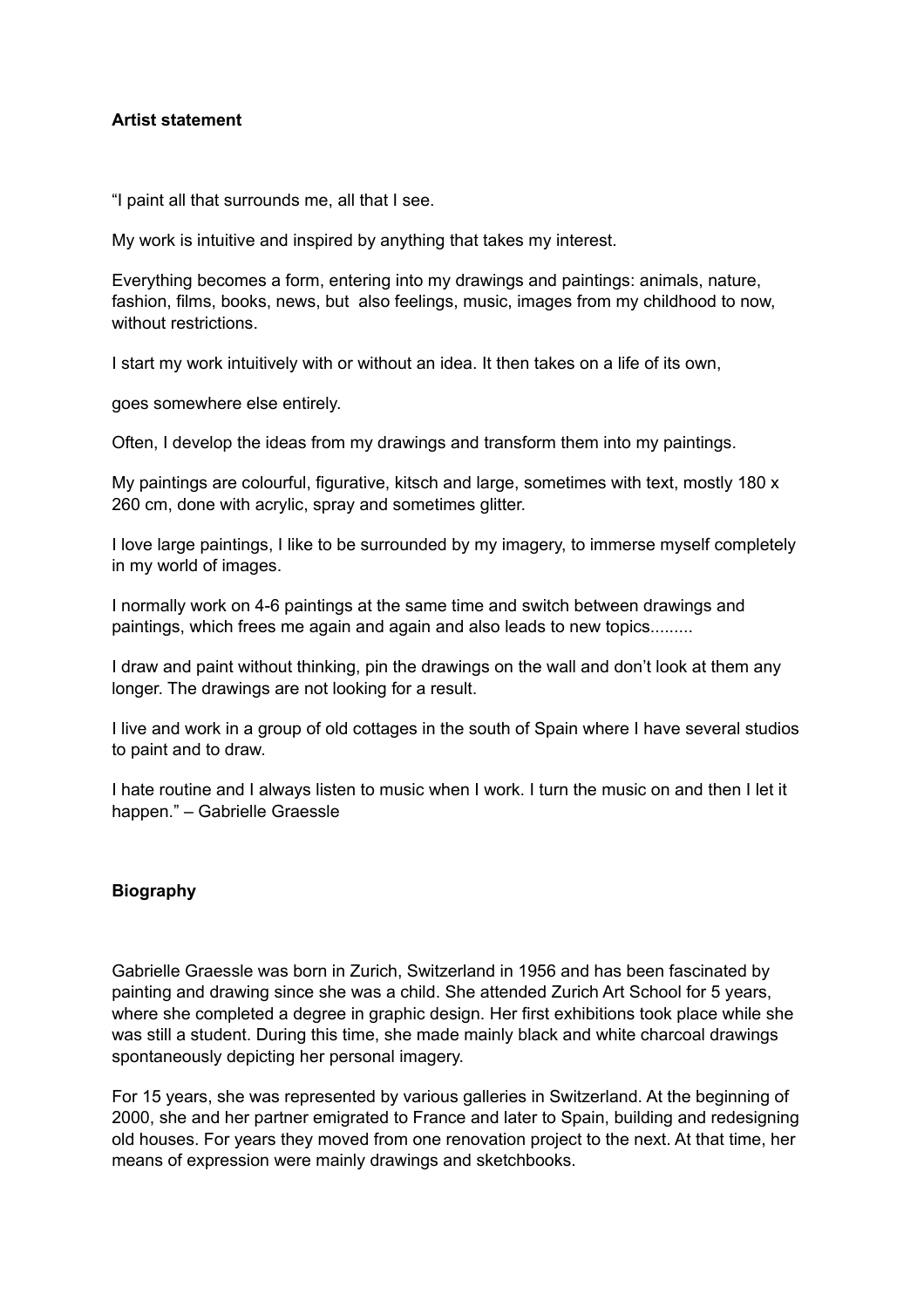In 2015, she settled down in Andalusia. She decided to immerse herself completely in her imaginary world again and to express herself in large format, colored, intuitive and figurative paintings.

Her studio is located in a group of old cottages in the middle of nowhere. There are no distractions, and she can fully concentrate on her work in a secluded setting in nature. There she works on several canvases at the same time, creating multiple series of paintings.

At the same time, drawings are still an important part of her work. They are spontaneous expressions of her thoughts and stories. They are often the starting point for her painting.

In 2020, she restarted to present her art at art fairs in Barcelona and Madrid, and began to participate in group shows internationally, such as Germany, France and the UK.

**Selected exhibitions and art fairs**

2022 IRL New York, USA

2022 "PUFF PUFF" SHITART CLUB, Los Angeles. USA

2022 "paper." BEERS London. London. UK

2022 URVANITY ART FAIR. Galeria Yusto/Giner. Madrid. Spain

2022 Galeria Yusto/Giner. Marbella. Spain

2022 "FLOWERS" Alzueta Gallery, Barcelona, Spain

2022 "ALBUM DE FAMILIA"Alzueta Gallery, Madrid, Spain

2022 "Like a slight hiccup" La Grange Gallery. Cernay-Lès-Reims. France 2022 Rarity Gallery. Mykonos. Greece

2022 ART BUSAN. Galeria Yusto/Giner. Busan. Korea

2021 "YEE YEE" Alzueta Gallery. Barcelona. Spain

2021 Art Miami. Galeria Yusto/Giner. Miami. USA

2021 Rarity Gallery. Mykonos. Greece

2021 USEFUL THINGS, Uxval Gochez Gallery, Barcelona, Spain

2020 "PAPERWORKS VOL. I" NBB Gallery. Berlin. Germany

2020 Galerie Rompone. Köln. Germany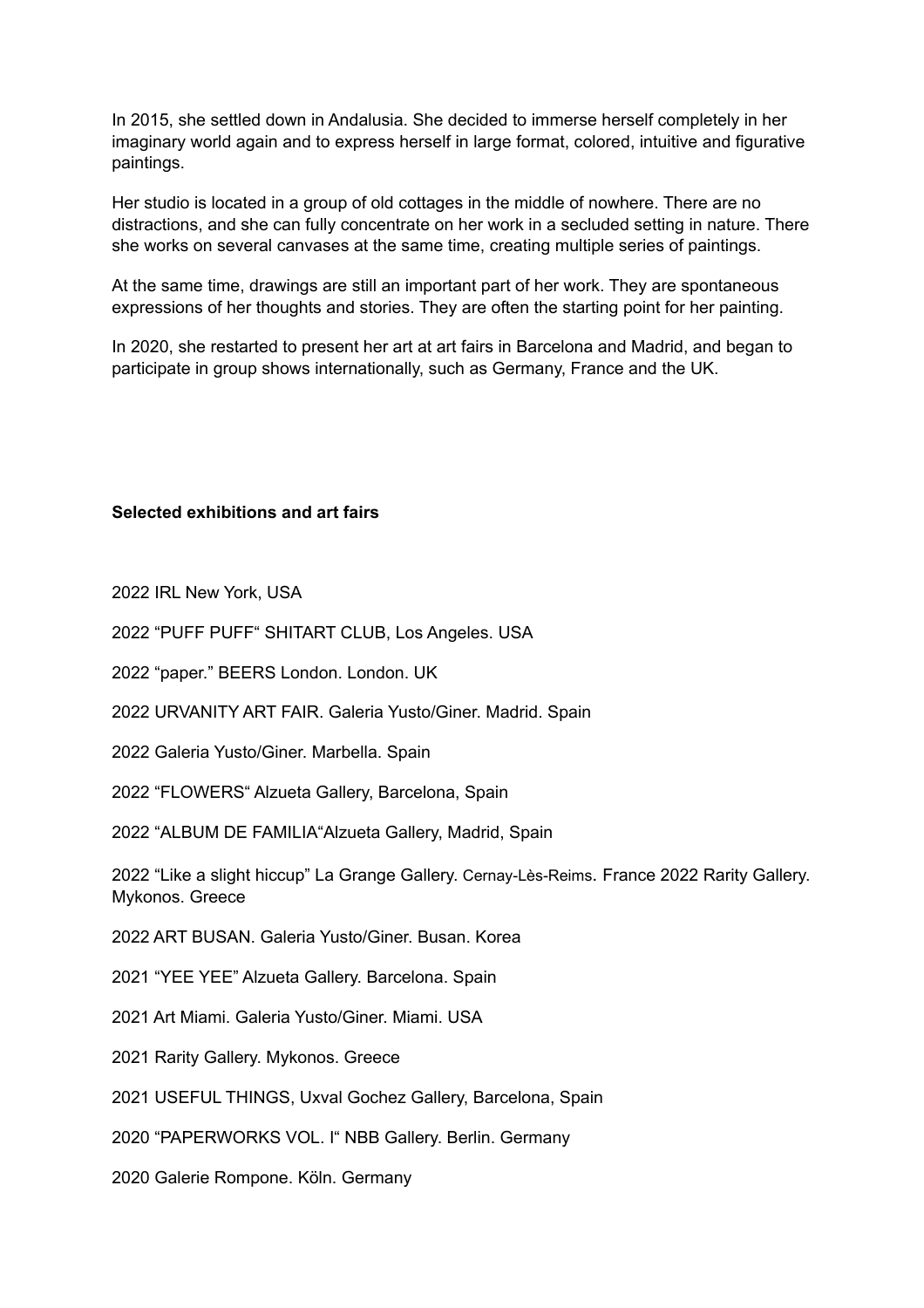2020 SWAB Barcelona. Granada Gallery. Barcelona. Spain

2020 "WAY OUT" La Grange Gallery. Cernay-Lès-Reims. France

2020 Another Fair. Granada Gallery. Madrid. Spain

"Pinto todo lo que me rodea, todo lo que veo.

Mi trabajo es intuitivo y está inspirado en cualquier cosa que me interese.

Todo se convierte en forma, entrando en mis dibujos y pinturas: animales, naturaleza, moda, películas, libros, noticias, pero también sentimientos, música, imágenes desde mi infancia hasta ahora, sin restricciones.

Comienzo mi trabajo intuitivamente con o sin una idea. Entonces toma vida propia,

va a otro lugar por completo.

A menudo, desarrollo las ideas de mis dibujos y las transformo en mis pinturas.

Mis pinturas son coloridas, figurativas, kitsch y de gran tamaño, a veces con texto, en su mayoría de 180 x 260 cm, realizadas con acrílico, spray y, a veces, con purpurina.

Me encantan los cuadros de gran tamaño, me gusta rodearme de mi imaginería, sumergirme por completo en mi mundo de imágenes.

Normalmente trabajo en 4-6 pinturas al mismo tiempo y cambio entre dibujos y pinturas, lo que me libera una y otra vez y también me lleva a nuevos temas.........

Dibujo y pinto sin pensar, coloco los dibujos en la pared y no los miro más. Los dibujos no buscan un resultado.

Vivo y trabajo en un grupo de casas antiguas en el sur de España donde tengo varios talleres para pintar y dibujar.

Odio la rutina y siempre escucho música cuando trabajo. Enciendo la música y luego dejo que suceda". – Gabrielle Graessle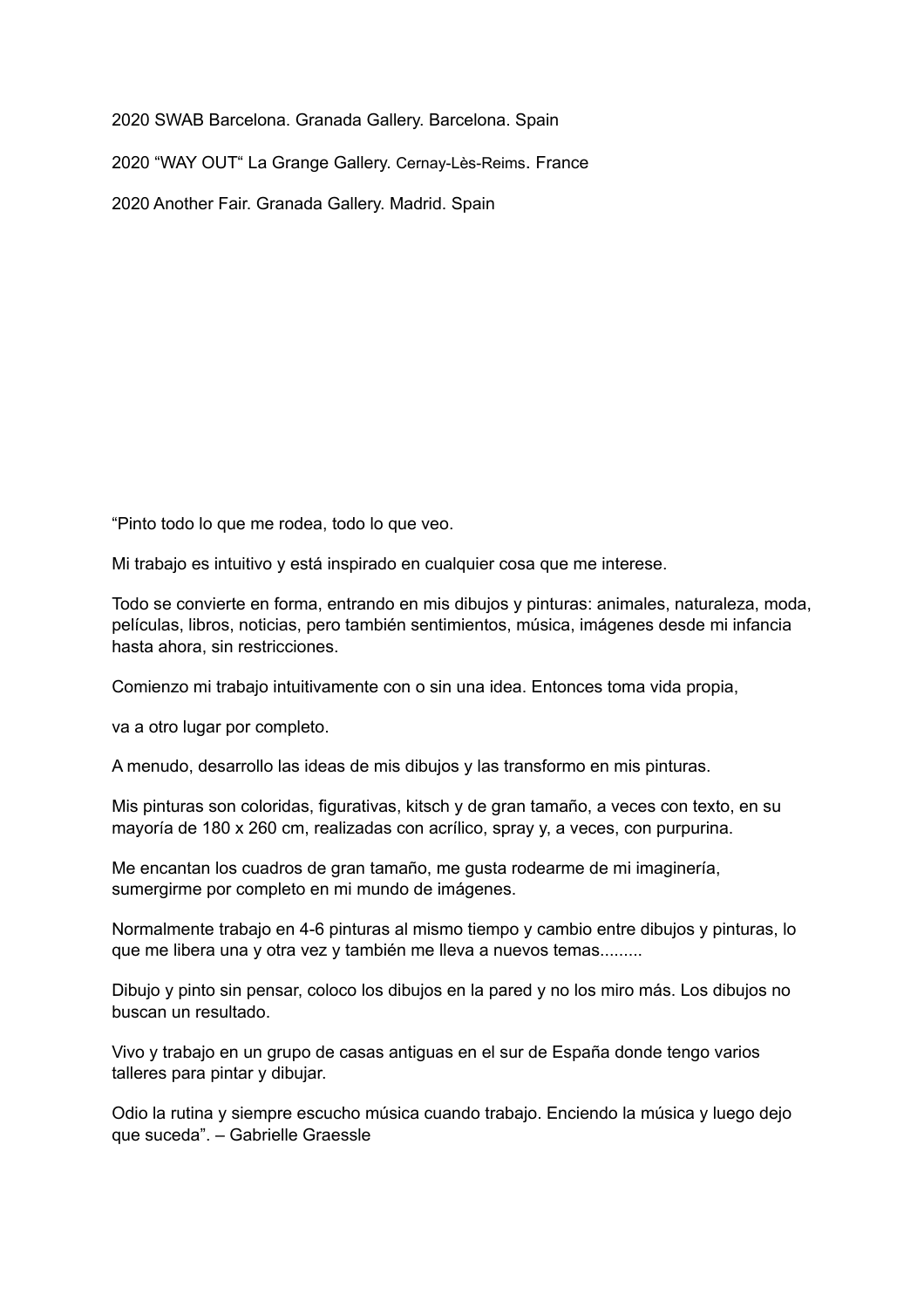## Biografía

Gabrielle Graessle nació en Zurich, Suiza en 1956 y ha estado fascinada por la pintura y el dibujo desde que era una niña. Asistió a la Escuela de Arte de Zurich durante 5 años, donde completó una licenciatura en diseño gráfico. Sus primeras exposiciones tuvieron lugar cuando aún era estudiante. Durante este tiempo, hizo principalmente dibujos al carboncillo en blanco y negro que representaban espontáneamente su imaginería personal.

Durante 15 años, estuvo representada por varias galerías en Suiza. A principios del 2000, ella y su pareja emigraron a Francia y luego a España, construyendo y remodelando casas antiguas. Durante años pasaron de un proyecto de renovación a otro. En ese momento, sus medios de expresión eran principalmente dibujos y cuadernos de bocetos.

En 2015 se instaló en Andalucía. Decidió volver a sumergirse por completo en su mundo imaginario y expresarse en pinturas de gran formato, coloreadas, intuitivas y figurativas.

Su estudio está ubicado en un grupo de casas antiguas en medio de la nada. No hay distracciones y puede concentrarse por completo en su trabajo en un entorno aislado en la naturaleza. Allí trabaja en varios lienzos al mismo tiempo, creando múltiples series de pinturas.

Al mismo tiempo, los dibujos siguen siendo una parte importante de su trabajo. Son expresiones espontáneas de sus pensamientos e historias. A menudo son el punto de partida de su pintura.

En 2020, volvió a presentar su arte en ferias de arte en Barcelona y Madrid, y comenzó a participar en exposiciones colectivas a nivel internacional, como Alemania, Francia y Reino Unido.

## **Selected exhibitions and art fairs**

2022 IRL Nueva York, EEUU

2022 "PUFF PUFF" SHITART CLUB, Los Angeles. EEUU

2022 "paper." BEERS London. Londres, Reino Unido

2022 URVANITY. Galeria Yusto/Giner. Madrid, España

2022 Galeria Yusto/Giner. Marbella, España

2022 "FLOWERS" Alzueta Gallery, Barcelona, España

2022 "ALBUM DE FAMILIA"Alzueta Gallery, Madrid, España

2022 "Like a slight hiccup" La Grange Gallery. Cernay-Lès-Reims, Francia

2022 Rarity Gallery. Mykonos, Grecia